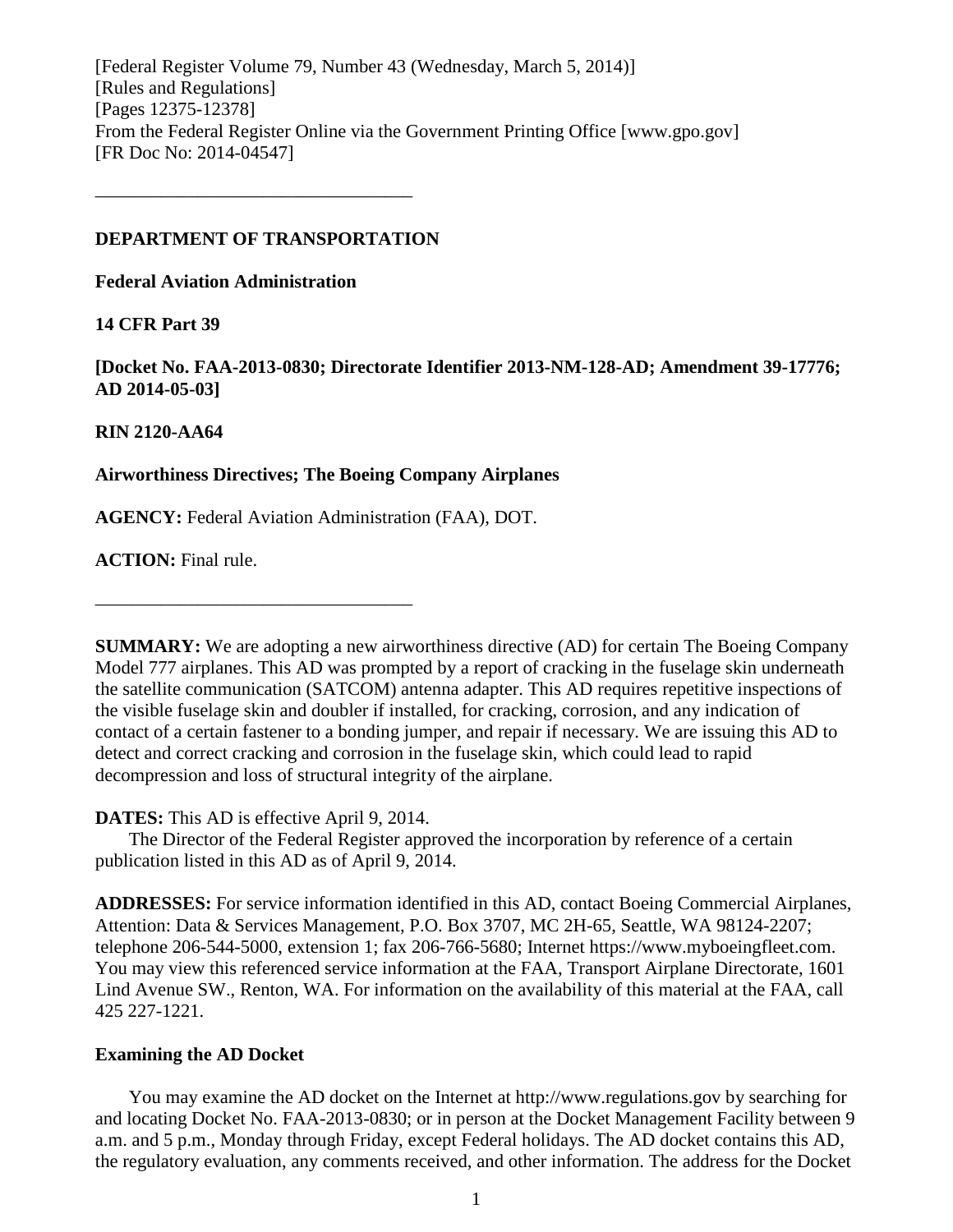Office (phone: 800-647-5527) is Docket Management Facility, U.S. Department of Transportation, Docket Operations, M-30, West Building Ground Floor, Room W12-140, 1200 New Jersey Avenue SE., Washington, DC 20590.

**FOR FURTHER INFORMATION CONTACT:** Melanie Violette, Aerospace Engineer, Airframe Branch, ANM-120S, FAA, Seattle Aircraft Certification Office, 1601 Lind Avenue SW., Renton, WA 98057-3356; phone: (425) 917-6422; fax: (425) 917-6590; email: melanie.violette@faa.gov.

#### **SUPPLEMENTARY INFORMATION:**

### **Discussion**

We issued a notice of proposed rulemaking (NPRM) to amend 14 CFR part 39 by adding an AD that would apply to certain The Boeing Company Model 777 airplanes. The NPRM published in the Federal Register on September 26, 2013 (78 FR 59293). The NPRM was prompted by a report of cracking in the fuselage skin underneath the satellite communication (SATCOM) antenna adapter. The NPRM proposed to require repetitive inspections of the visible fuselage skin and doubler if installed, for cracking, corrosion, and any indication of contact of a certain fastener to a bonding jumper, and repair if necessary. We are issuing this AD to detect and correct cracking and corrosion in the fuselage skin, which could lead to rapid decompression and loss of structural integrity of the airplane.

#### **Comments**

We gave the public the opportunity to participate in developing this AD. The following presents the comments received on the proposal (78 FR 59293, September 26, 2013) and the FAA's response to each comment.

# **Request To Revise Paragraph (h)(1) of the NPRM (78 FR 59293, September 26, 2013) To Include Footnotes**

Boeing requested that paragraph (h)(1) of the NPRM (78 FR 59293, September 26, 2013) be revised to include the footnotes to Tables 1, 5, and 9 of paragraph 1.E. ''Compliance,'' in addition to the ''Questionnaire Column,'' specified in Boeing Alert Service Bulletin 777-53A0068, dated June 12, 2013. Boeing stated that the statement, ''at the time of the original issue date of this service bulletin'' is not only used in the ''Condition Questionnaire'' column of Tables 1, 5, and 9 of paragraph 1.E. ''Compliance,'' but it is also used in the footnotes.

We agree with Boeing's request. We have revised paragraph  $(h)(1)$  of this final rule by removing the phrase ''the 'Condition Questionnaire' column in'' so that the exception applies to the entire table including the footnotes.

### **Request To Revise Paragraph (h)(1) of the NPRM (78 FR 59293, September 26, 2013) To Include the Compliance Time Column of Tables 2 Through 12**

American Airlines (AA) requested that paragraph (h)(1) of the NPRM (78 FR 59293, September 26, 2013) be revised to include exceptions for the footnotes in Tables 1, 5, and 9, and the compliance times in Tables 2, 3, 4, 6, 7, 8, 10, 11, and 12, as specified in Boeing Alert Service Bulletin 777- 53A0068, dated June 12, 2013. AA stated that paragraph (h)(1) of the NPRM creates exceptions to the service information in the ''Condition Questionnaire'' column in Tables 1, 5, and 9 of paragraph 1.E. ''Compliance'' of Boeing Alert Service Bulletin 777-53A0068, dated June 12, 2013, in that it allows a change in wording from " $\ldots$  at the time of the original issue of this service bulletin" to " $\ldots$ as of the effective date of this AD.'' AA stated that this exception should be allowed for Tables 2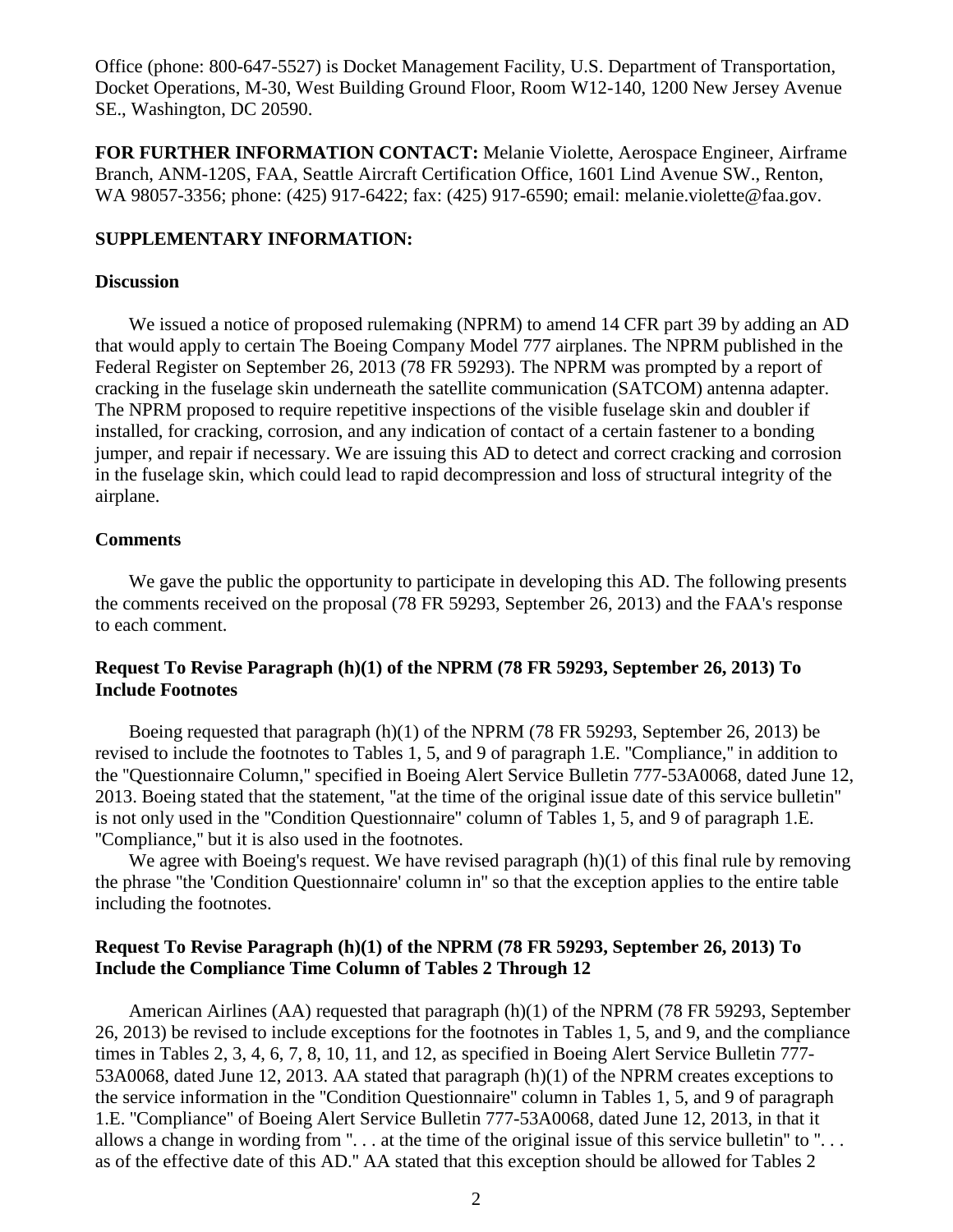through 12 of paragraph 1.E. ''Compliance,'' of Boeing Alert Service Bulletin 777-53A0068, dated June 12, 2013.

We partially agree with AA's request. As stated previously, we have revised paragraph (h)(1) of this final rule to address the footnotes in Tables 1, 5, and 9, of paragraph 1.E. ''Compliance,'' of Boeing Alert Service Bulletin 777-53A0068, dated June 12, 2013. However, paragraph (h)(2) of this final rule already provides the exception for certain compliance times for Tables 2, 3, 4, 6, 7, 8, 10, 11, and 12, of paragraph 1.E. ''Compliance,'' of Boeing Alert Service Bulletin 777-53A0068, dated June 12, 2013. Therefore, no change is necessary to the final rule in this regard.

### **Request To Add a Terminating Action**

FedEx requested that a terminating action be added prior to the release of the final rule. FedEx stated that Boeing should revise Boeing Alert Service Bulletin 777-53A0068, dated June 12, 2013, to include a terminating action. FedEx stated that although the initial inspection can be planned during a scheduled maintenance visit, the repetitive inspections will require additional, unscheduled, and out of service time. FedEx also stated that the terminating action would alleviate any additional maintenance, scheduled or otherwise.

We disagree. We do not consider that delaying this action until after the release of new service information is warranted. We do not agree to delay this final rule while a terminating action is being developed due to the unsafe condition that exists. However, under the provisions of paragraph (i)(1) of this final rule, we will consider alternative methods of compliance if sufficient data are submitted to substantiate that the change would provide an acceptable level of safety. We have not changed this final rule in this regard.

# **Conclusion**

We reviewed the relevant data, considered the comments received, and determined that air safety and the public interest require adopting this AD with the change described previously, and minor editorial changes. We have determined that these minor changes:

- Are consistent with the intent that was proposed in the NPRM (78 FR 59293, September 26, 2013) for correcting the unsafe condition; and
- Do not add any additional burden upon the public than was already proposed in the NPRM (78 FR 59293, September 26, 2013).

We also determined that these changes will not increase the economic burden on any operator or increase the scope of this AD.

# **Costs of Compliance**

We estimate that this AD affects 120 airplanes of U.S. registry. We estimate the following costs to comply with this AD:

| Action | <b>Labor</b> cost                                                                                 | <b>Parts</b><br>cost | Cost per product                       | Cost on U.S.<br>operators                 |
|--------|---------------------------------------------------------------------------------------------------|----------------------|----------------------------------------|-------------------------------------------|
|        | Inspection   Up to 36 work-hours $\times$ \$85 per<br>$\vert$ hour = \$3,060 per inspection cycle | \$0                  | Up to $$3,060$ per<br>inspection cycle | Up to $$367,200$ per<br>inspection cycle. |

# **Estimated Costs**

We have received no definitive data that would enable us to provide cost estimates for the oncondition actions specified in this AD.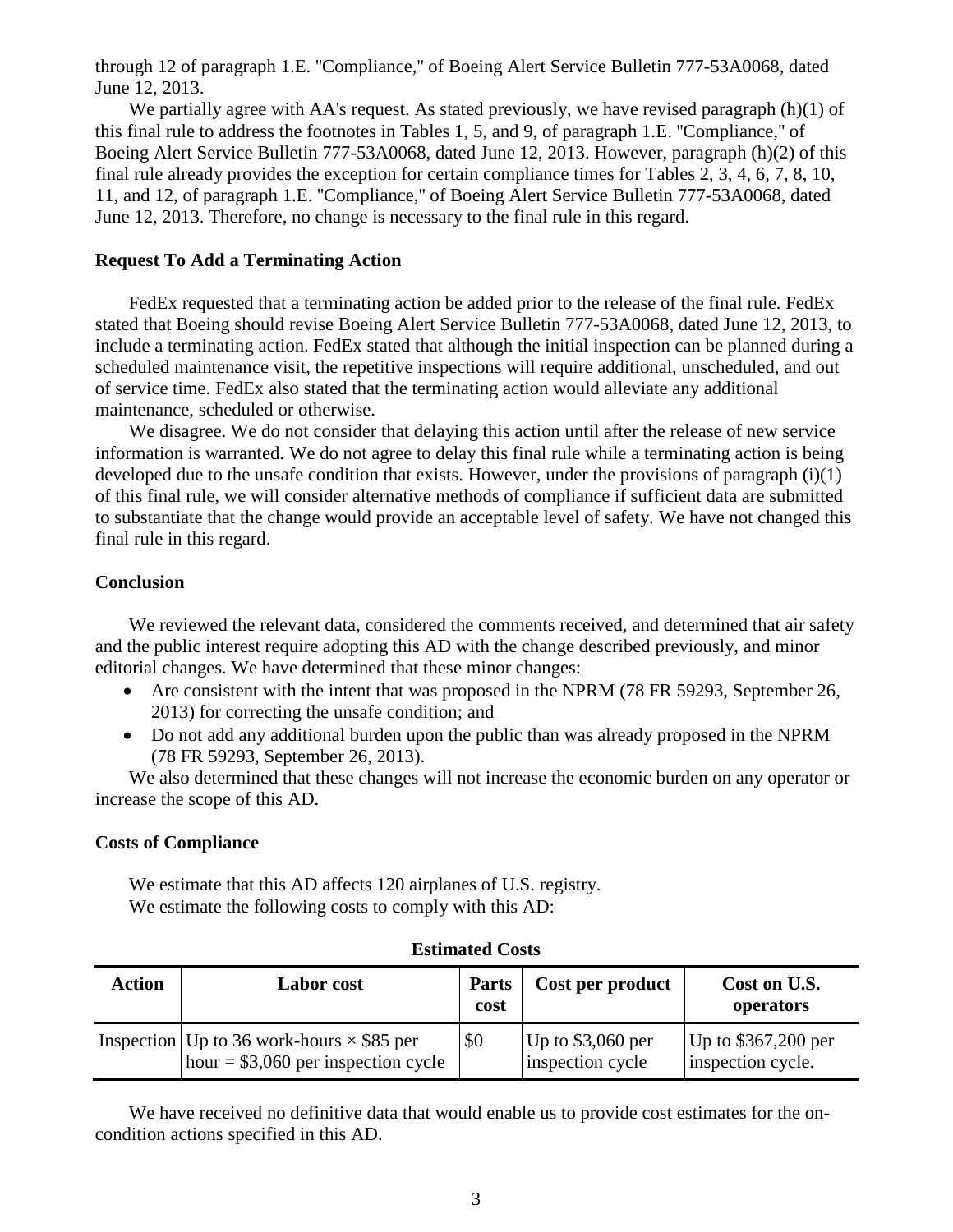### **Authority for This Rulemaking**

Title 49 of the United States Code specifies the FAA's authority to issue rules on aviation safety. Subtitle I, section 106, describes the authority of the FAA Administrator. Subtitle VII: Aviation Programs, describes in more detail the scope of the Agency's authority.

We are issuing this rulemaking under the authority described in Subtitle VII, Part A, Subpart III, Section 44701: ''General requirements.'' Under that section, Congress charges the FAA with promoting safe flight of civil aircraft in air commerce by prescribing regulations for practices, methods, and procedures the Administrator finds necessary for safety in air commerce. This regulation is within the scope of that authority because it addresses an unsafe condition that is likely to exist or develop on products identified in this rulemaking action.

### **Regulatory Findings**

This AD will not have federalism implications under Executive Order 13132. This AD will not have a substantial direct effect on the States, on the relationship between the national government and the States, or on the distribution of power and responsibilities among the various levels of government.

For the reasons discussed above, I certify that this AD:

(1) Is not a ''significant regulatory action'' under Executive Order 12866,

(2) Is not a ''significant rule'' under DOT Regulatory Policies and Procedures (44 FR 11034, February 26, 1979),

(3) Will not affect intrastate aviation in Alaska, and

(4) Will not have a significant economic impact, positive or negative, on a substantial number of small entities under the criteria of the Regulatory Flexibility Act.

# **List of Subjects in 14 CFR Part 39**

Air transportation, Aircraft, Aviation safety, Incorporation by reference, Safety.

#### **Adoption of the Amendment**

Accordingly, under the authority delegated to me by the Administrator, the FAA amends 14 CFR part 39 as follows:

#### **PART 39–AIRWORTHINESS DIRECTIVES**

1. The authority citation for part 39 continues to read as follows:

Authority: 49 U.S.C. 106(g), 40113, 44701.

#### **§ 39.13 [Amended]**

2. The FAA amends § 39.13 by adding the following new airworthiness directive (AD):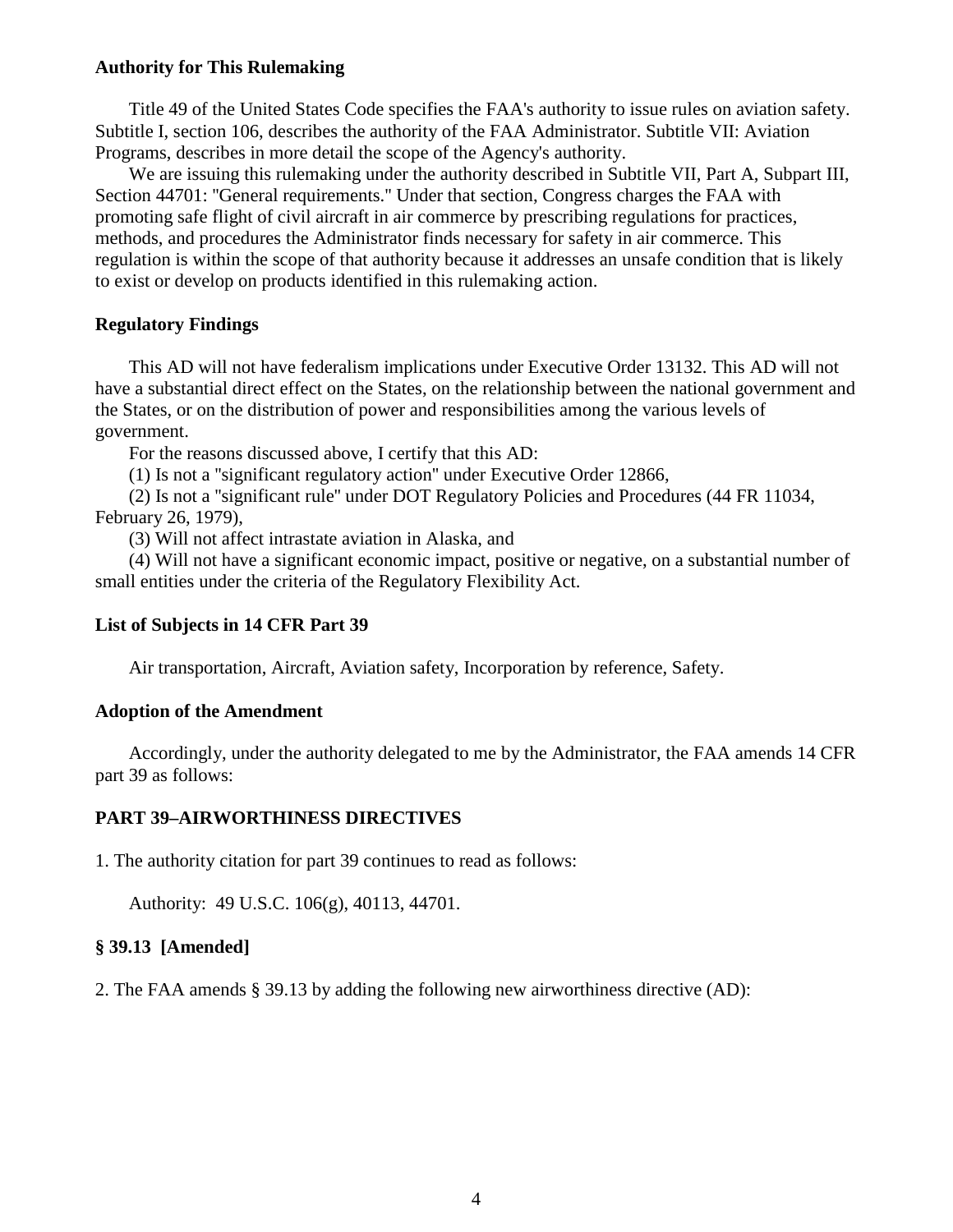# **AIRWORTHINESS DIRECTIVE**



**Aviation Safety**

**www.faa.gov/aircraft/safety/alerts/** www.gpoaccess.gov/fr/advanced.html

**2014-05-03 The Boeing Company:** Amendment 39-17776; Docket No. FAA-2013-0830; Directorate Identifier 2013-NM-128-AD.

# **(a) Effective Date**

This AD is effective April 9, 2014.

# **(b) Affected ADs**

None.

# **(c) Applicability**

This AD applies to The Boeing Company Model 777-200, -200LR, -300, -300ER, and -777F series airplanes, certificated in any category, as identified in Boeing Alert Service Bulletin 777- 53A0068, dated June 12, 2013.

# **(d) Subject**

Air Transport Association (ATA) of America Code 53, Fuselage.

# **(e) Unsafe Condition**

This AD was prompted by a report of cracking in the fuselage skin underneath the satellite communication (SATCOM) antenna adapter. We are issuing this AD to detect and correct cracking and corrosion in the fuselage skin, which could lead to rapid decompression and loss of structural integrity of the airplane.

# **(f) Compliance**

Comply with this AD within the compliance times specified, unless already done.

# **(g) Repetitive Inspections**

(1) For Groups 1-4 airplanes, and Group 5, Configurations 3 and 4 airplanes, identified in Boeing Alert Service Bulletin 777-53A0068, dated June 12, 2013: Except as required by paragraphs (h)(1) and (h)(2) of this AD, within the applicable compliance times specified in paragraph 1.E., ''Compliance,'' of Boeing Alert Service Bulletin 777-53A0068, dated June 12, 2013, do internal detailed and surface high frequency eddy current (HFEC) inspections of the visible fuselage skin, and doubler if installed, for cracking; do external detailed and surface HFEC inspections of the visible fuselage skin, and doubler if installed, for cracking, corrosion, and any indication that shows a contact of a certain fastener to a bonding jumper; and do all applicable repairs; in accordance with the Accomplishment Instructions of Boeing Alert Service Bulletin 777-53A0068, dated June 12, 2013, except as required by paragraph (h)(3) of this AD. Thereafter, repeat the inspections at the applicable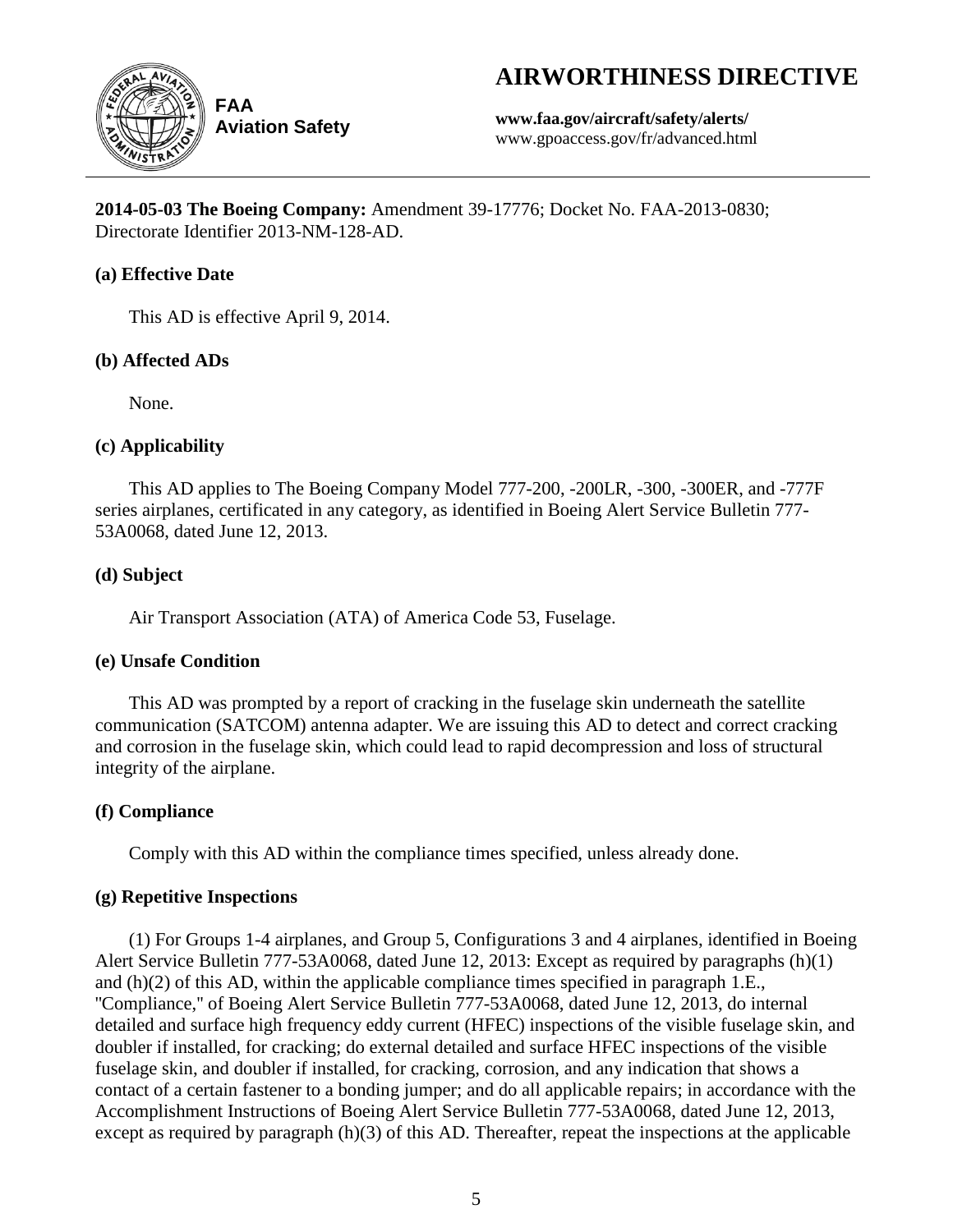intervals specified in paragraph 1.E., ''Compliance,'' of Boeing Alert Service Bulletin 777-53A0068, dated June 12, 2013. Do all applicable repairs before further flight.

(2) For Group 5, Configurations 1, 2, and 5 airplanes, identified in Boeing Alert Service Bulletin 777-53A0068, dated June 12, 2013: No action is required by this AD.

#### **(h) Exceptions to the Service Information**

(1) Tables 1, 5, and 9 of paragraph 1.E., ''Compliance,'' of Boeing Alert Service Bulletin 777- 53A0068, dated June 12, 2013, refer to airplanes with certain conditions ''at the time of the original issue date of this service bulletin.'' For this AD, use ''as of the effective date of this AD'' instead of ''at the time of the original issue date of this service bulletin.''

(2) Where paragraph 1.E., ''Compliance,'' of Boeing Alert Service Bulletin 777-53A0068, dated June 12, 2013, specifies a compliance time ''after the original issue date of this service bulletin,'' this AD requires compliance within the specified compliance time after the effective date of this AD.

(3) If any crack, corrosion, or indication that shows a contact of the fastener attaching the SATCOM lug adapter plate to the bonding plate is found during any inspection required by this AD, and Boeing Alert Service Bulletin 777-53A0068, dated June 12, 2013, specifies to contact Boeing for repair instructions: Before further flight, repair using a method approved in accordance with the procedures specified in paragraph (i) of this AD.

#### **(i) Alternative Methods of Compliance (AMOCs)**

(1) The Manager, Seattle Aircraft Certification Office (ACO), FAA, has the authority to approve AMOCs for this AD, if requested using the procedures found in 14 CFR 39.19. In accordance with 14 CFR 39.19, send your request to your principal inspector or local Flight Standards District Office, as appropriate. If sending information directly to the manager of the ACO, send it to the attention of the person identified in paragraph (i) of this AD. Information may be emailed to: 9-ANM-Seattle-ACO-AMOC-Requests@faa.gov.

(2) Before using any approved AMOC, notify your appropriate principal inspector, or lacking a principal inspector, the manager of the local flight standards district office/certificate holding district office.

(3) An AMOC that provides an acceptable level of safety may be used for any repair required by this AD if it is approved by the Boeing Commercial Airplanes Organization Designation Authorization (ODA) that has been authorized by the Manager, Seattle ACO, to make those findings. For a repair method to be approved, the repair must meet the certification basis of the airplane, and the approval must specifically refer to this AD.

#### **(j) Related Information**

For more information about this AD, contact Melanie Violette, Aerospace Engineer, Airframe Branch, ANM 120S, FAA, Seattle Aircraft Certification Office, 1601 Lind Avenue SW., Renton, WA 98057 3356; phone: (425) 917-6422; fax: (425) 917-6590; email: melanie.violette@faa.gov.

#### **(k) Material Incorporated by Reference**

(1) The Director of the Federal Register approved the incorporation by reference (IBR) of the service information listed in this paragraph under 5 U.S.C. 552(a) and 1 CFR part 51.

(2) You must use this service information as applicable to do the actions required by this AD, unless the AD specifies otherwise.

(i) Boeing Alert Service Bulletin 777-53A0068, dated June 12, 2013.

(ii) Reserved.